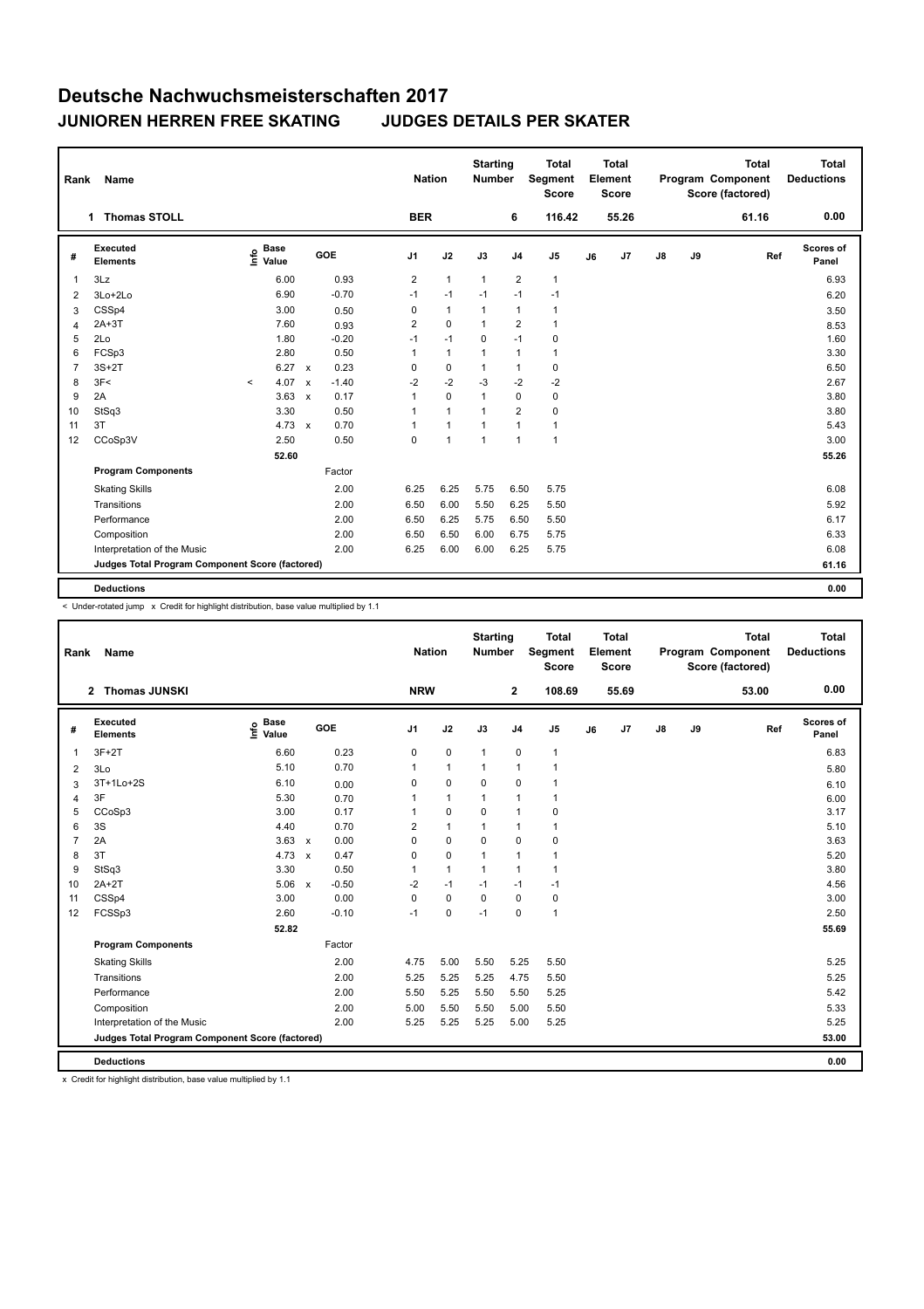| Rank           | Name                                            |                                             |               |              |         |                | <b>Nation</b> | <b>Starting</b><br><b>Number</b> |                | <b>Total</b><br>Segment<br><b>Score</b> |    | <b>Total</b><br>Element<br><b>Score</b> |               |    | <b>Total</b><br>Program Component<br>Score (factored) | <b>Total</b><br><b>Deductions</b> |
|----------------|-------------------------------------------------|---------------------------------------------|---------------|--------------|---------|----------------|---------------|----------------------------------|----------------|-----------------------------------------|----|-----------------------------------------|---------------|----|-------------------------------------------------------|-----------------------------------|
|                | <b>Isaak DROYSEN</b><br>3                       |                                             |               |              |         | <b>BAY</b>     |               |                                  | 9              | 103.17                                  |    | 47.67                                   |               |    | 55.50                                                 | 0.00                              |
| #              | Executed<br><b>Elements</b>                     | <b>Base</b><br>e <sup>Base</sup><br>⊆ Value |               |              | GOE     | J <sub>1</sub> | J2            | J3                               | J <sub>4</sub> | J5                                      | J6 | J7                                      | $\mathsf{J}8$ | J9 | Ref                                                   | <b>Scores of</b><br>Panel         |
| $\mathbf{1}$   | $3T+2T$                                         |                                             | 5.60          |              | $-1.17$ | $-2$           | $-2$          | $-2$                             | $-1$           | $-1$                                    |    |                                         |               |    |                                                       | 4.43                              |
| 2              | 3Lo<                                            | $\prec$                                     | 3.60          |              | $-1.63$ | $-3$           | $-2$          | $-3$                             | $-2$           | $-2$                                    |    |                                         |               |    |                                                       | 1.97                              |
| 3              | 2A                                              |                                             | 3.30          |              | 0.50    | 1              | $\mathbf{1}$  | $\mathbf{1}$                     | $\mathbf{1}$   | $\mathbf{1}$                            |    |                                         |               |    |                                                       | 3.80                              |
| 4              | 3T                                              |                                             | 4.30          |              | 0.70    | 1              | $\mathbf{1}$  | $\mathbf{1}$                     | $\mathbf{1}$   | $\mathbf{1}$                            |    |                                         |               |    |                                                       | 5.00                              |
| 5              | CSSp4                                           |                                             | 3.00          |              | 0.67    |                | $\mathbf{1}$  | 2                                | $\overline{2}$ | $\mathbf{1}$                            |    |                                         |               |    |                                                       | 3.67                              |
| 6              | 2Lz+1Lo+2F                                      |                                             | 4.50          |              | 0.00    | 0              | 0             | $-1$                             | $\mathbf 0$    | 0                                       |    |                                         |               |    |                                                       | 4.50                              |
| $\overline{7}$ | $3S+2T$                                         |                                             | $6.27 \times$ |              | 0.00    | $\Omega$       | $\mathbf 0$   | $\mathbf 0$                      | $\mathbf 0$    | 0                                       |    |                                         |               |    |                                                       | 6.27                              |
| 8              | FCCoSp4                                         |                                             | 3.50          |              | 0.33    | $\Omega$       | $\mathbf{1}$  | $\Omega$                         | $\mathbf{1}$   | $\mathbf{1}$                            |    |                                         |               |    |                                                       | 3.83                              |
| 9              | 3S                                              |                                             | 4.84 $\times$ |              | $-1.40$ | $-2$           | $-2$          | $-2$                             | $-2$           | $-2$                                    |    |                                         |               |    |                                                       | 3.44                              |
| 10             | 2A                                              |                                             | 3.63          | $\mathsf{x}$ | $-0.50$ | $-1$           | $-1$          | $-1$                             | $-1$           | $-1$                                    |    |                                         |               |    |                                                       | 3.13                              |
| 11             | StSq3                                           |                                             | 3.30          |              | 0.33    | $\mathbf 0$    | $\mathbf 0$   | $\mathbf{1}$                     | $\mathbf{1}$   | $\mathbf{1}$                            |    |                                         |               |    |                                                       | 3.63                              |
| 12             | CCoSp4                                          |                                             | 3.50          |              | 0.50    | 1              | $\mathbf{1}$  | 1                                | $\mathbf{1}$   | $\mathbf{1}$                            |    |                                         |               |    |                                                       | 4.00                              |
|                |                                                 |                                             | 49.34         |              |         |                |               |                                  |                |                                         |    |                                         |               |    |                                                       | 47.67                             |
|                | <b>Program Components</b>                       |                                             |               |              | Factor  |                |               |                                  |                |                                         |    |                                         |               |    |                                                       |                                   |
|                | <b>Skating Skills</b>                           |                                             |               |              | 2.00    | 5.50           | 5.75          | 5.50                             | 6.00           | 6.25                                    |    |                                         |               |    |                                                       | 5.75                              |
|                | Transitions                                     |                                             |               |              | 2.00    | 5.75           | 5.25          | 5.25                             | 5.75           | 5.75                                    |    |                                         |               |    |                                                       | 5.58                              |
|                | Performance                                     |                                             |               |              | 2.00    | 5.25           | 5.50          | 5.25                             | 5.50           | 5.75                                    |    |                                         |               |    |                                                       | 5.42                              |
|                | Composition                                     |                                             |               |              | 2.00    | 5.00           | 5.50          | 5.50                             | 6.00           | 5.75                                    |    |                                         |               |    |                                                       | 5.58                              |
|                | Interpretation of the Music                     |                                             |               |              | 2.00    | 5.00           | 5.50          | 5.25                             | 5.75           | 5.50                                    |    |                                         |               |    |                                                       | 5.42                              |
|                | Judges Total Program Component Score (factored) |                                             |               |              |         |                |               |                                  |                |                                         |    |                                         |               |    |                                                       | 55.50                             |
|                | <b>Deductions</b>                               |                                             |               |              |         |                |               |                                  |                |                                         |    |                                         |               |    |                                                       | 0.00                              |
|                |                                                 |                                             |               |              |         |                |               |                                  |                |                                         |    |                                         |               |    |                                                       |                                   |

< Under-rotated jump x Credit for highlight distribution, base value multiplied by 1.1

| Rank           | Name                                            |         |                                             |              |         |                | <b>Nation</b> |              | <b>Starting</b><br><b>Number</b> |                | <b>Total</b><br>Segment<br><b>Score</b> |    | <b>Total</b><br>Element<br><b>Score</b> |               |    | <b>Total</b><br>Program Component<br>Score (factored) | <b>Total</b><br><b>Deductions</b> |
|----------------|-------------------------------------------------|---------|---------------------------------------------|--------------|---------|----------------|---------------|--------------|----------------------------------|----------------|-----------------------------------------|----|-----------------------------------------|---------------|----|-------------------------------------------------------|-----------------------------------|
|                | <b>Daniel SAPOZHNIKOV</b><br>4                  |         |                                             |              |         |                | <b>NRW</b>    |              |                                  | $\overline{7}$ | 98.45                                   |    | 47.95                                   |               |    | 50.50                                                 | 0.00                              |
| #              | Executed<br><b>Elements</b>                     |         | <b>Base</b><br>e <sup>Base</sup><br>⊆ Value |              | GOE     | J <sub>1</sub> |               | J2           | J3                               | J <sub>4</sub> | J <sub>5</sub>                          | J6 | J7                                      | $\mathsf{J}8$ | J9 | Ref                                                   | <b>Scores of</b><br>Panel         |
| $\mathbf{1}$   | $3Lo+2T$                                        |         | 6.40                                        |              | $-1.17$ | $-2$           |               | $-2$         | $-2$                             | $-1$           | $\pmb{0}$                               |    |                                         |               |    |                                                       | 5.23                              |
| 2              | 3Lz                                             |         | 6.00                                        |              | $-1.63$ | $-2$           |               | $-2$         | $-3$                             | $-3$           | $-2$                                    |    |                                         |               |    |                                                       | 4.37                              |
| 3              | $3F+2T$                                         |         | 6.60                                        |              | $-1.40$ | $-2$           |               | $-2$         | $-2$                             | $-2$           | $-1$                                    |    |                                         |               |    |                                                       | 5.20                              |
| $\overline{4}$ | FCSp4                                           |         | 3.20                                        |              | 0.17    | 0              |               | $\mathbf{1}$ | $\mathbf{1}$                     | $\mathbf 0$    | 0                                       |    |                                         |               |    |                                                       | 3.37                              |
| 5              | 3Lo                                             |         | 5.10                                        |              | 0.47    | $\overline{1}$ |               | 0            | $\mathbf{1}$                     | 0              | $\mathbf{1}$                            |    |                                         |               |    |                                                       | 5.57                              |
| 6              | 3T+SEQ+1Lo*+2S*                                 | $\star$ | 3.78                                        | $\mathsf{x}$ | $-1.40$ | $-2$           |               | $-2$         | $-2$                             | $-2$           | $-2$                                    |    |                                         |               |    |                                                       | 2.38                              |
| $\overline{7}$ | CSSp4                                           |         | 3.00                                        |              | $-0.10$ | $-1$           |               | $-1$         | $\mathbf{1}$                     | $\mathbf 0$    | $\pmb{0}$                               |    |                                         |               |    |                                                       | 2.90                              |
| 8              | 2A                                              |         | 3.63                                        | $\mathsf{x}$ | 0.00    | 0              |               | 0            | 0                                | 0              | $\mathbf{1}$                            |    |                                         |               |    |                                                       | 3.63                              |
| 9              | 2A                                              |         | 3.63                                        | $\mathsf{x}$ | 0.33    | 1              |               | 0            | $\Omega$                         | $\mathbf{1}$   | $\mathbf{1}$                            |    |                                         |               |    |                                                       | 3.96                              |
| 10             | StSq3                                           |         | 3.30                                        |              | 0.17    | 0              |               | $\mathbf 0$  | 0                                | $\overline{1}$ | $\mathbf{1}$                            |    |                                         |               |    |                                                       | 3.47                              |
| 11             | 3S                                              |         | 4.84                                        | $\mathsf{x}$ | $-0.47$ | 0              |               | $-1$         | $-1$                             | $-1$           | $\mathbf{1}$                            |    |                                         |               |    |                                                       | 4.37                              |
| 12             | CCoSp4                                          |         | 3.50                                        |              | 0.00    | $\Omega$       |               | $\mathbf 0$  | $\Omega$                         | 0              | $\mathbf{1}$                            |    |                                         |               |    |                                                       | 3.50                              |
|                |                                                 |         | 52.98                                       |              |         |                |               |              |                                  |                |                                         |    |                                         |               |    |                                                       | 47.95                             |
|                | <b>Program Components</b>                       |         |                                             |              | Factor  |                |               |              |                                  |                |                                         |    |                                         |               |    |                                                       |                                   |
|                | <b>Skating Skills</b>                           |         |                                             |              | 2.00    | 5.50           |               | 5.00         | 5.00                             | 5.50           | 5.75                                    |    |                                         |               |    |                                                       | 5.33                              |
|                | Transitions                                     |         |                                             |              | 2.00    | 4.75           |               | 4.75         | 4.75                             | 4.75           | 5.25                                    |    |                                         |               |    |                                                       | 4.75                              |
|                | Performance                                     |         |                                             |              | 2.00    | 4.75           |               | 4.75         | 5.00                             | 5.25           | 5.50                                    |    |                                         |               |    |                                                       | 5.00                              |
|                | Composition                                     |         |                                             |              | 2.00    | 5.00           |               | 5.00         | 5.25                             | 5.25           | 5.75                                    |    |                                         |               |    |                                                       | 5.17                              |
|                | Interpretation of the Music                     |         |                                             |              | 2.00    | 4.75           |               | 4.75         | 4.75                             | 5.50           | 5.75                                    |    |                                         |               |    |                                                       | 5.00                              |
|                | Judges Total Program Component Score (factored) |         |                                             |              |         |                |               |              |                                  |                |                                         |    |                                         |               |    |                                                       | 50.50                             |
|                | <b>Deductions</b>                               |         |                                             |              |         |                |               |              |                                  |                |                                         |    |                                         |               |    |                                                       | 0.00                              |

\* Invalid element x Credit for highlight distribution, base value multiplied by 1.1 ! Not clear edge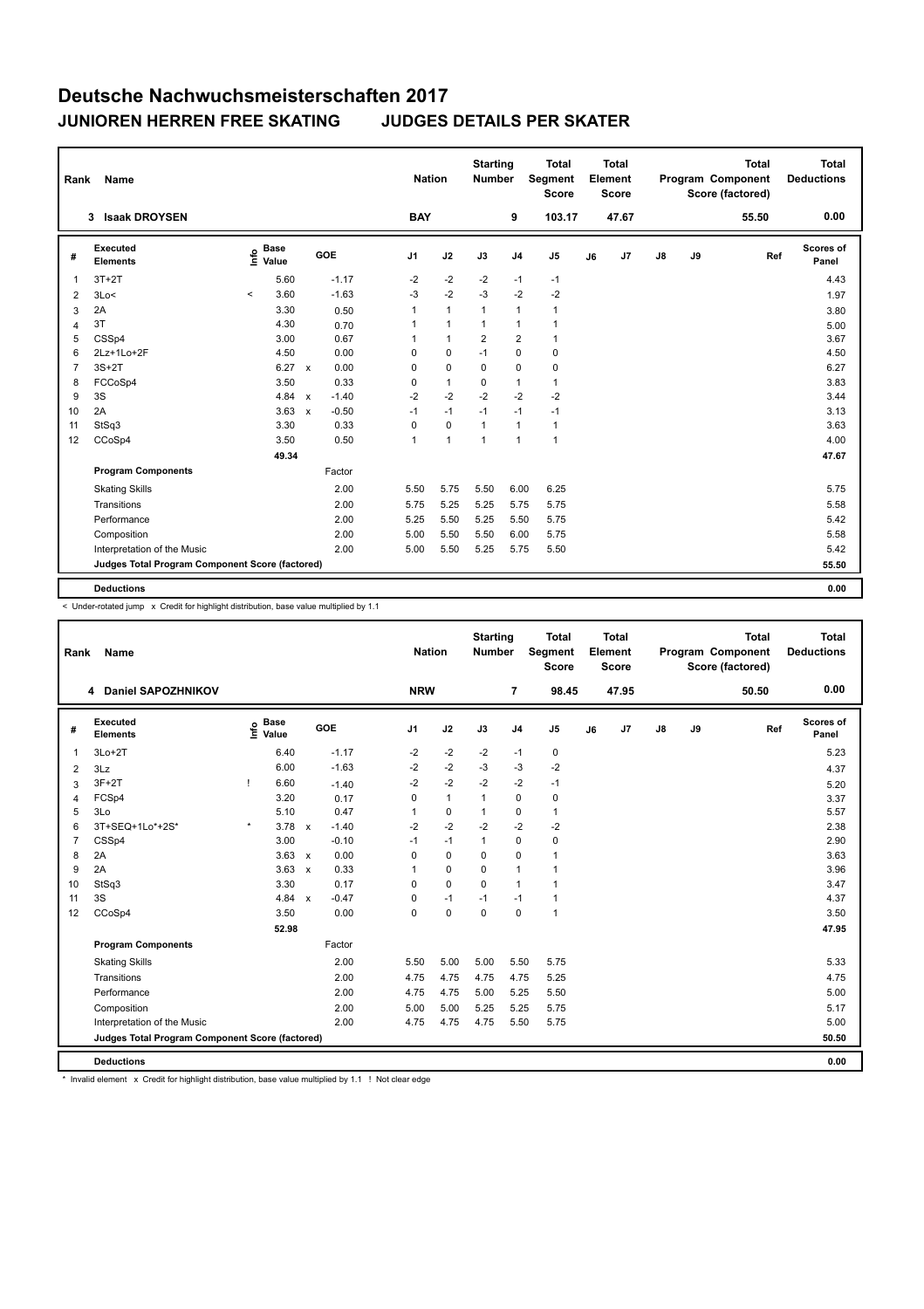| <b>BER</b><br>5 Kai JAGODA<br>97.61<br>45.45<br>10<br>55.16                                                                                                                                    | 3.00               |
|------------------------------------------------------------------------------------------------------------------------------------------------------------------------------------------------|--------------------|
|                                                                                                                                                                                                |                    |
| <b>Executed</b><br><b>Base</b><br>e <sup>Base</sup><br>⊆ Value<br>GOE<br>J9<br>J2<br>J3<br>J8<br>J <sub>1</sub><br>J <sub>4</sub><br>J <sub>5</sub><br>J7<br>Ref<br>#<br>J6<br><b>Elements</b> | Scores of<br>Panel |
| 3F<br>5.30<br>0.47<br>0<br>0<br>$\mathbf{1}$<br>$\mathbf{1}$<br>$\mathbf{1}$<br>$\overline{1}$                                                                                                 | 5.77               |
| $-3$<br>8.50<br>$-3.00$<br>$-3$<br>$-3$<br>$-3$<br>$-3$<br>3A<br>$\overline{2}$                                                                                                                | 5.50               |
| CCoSp4<br>3.50<br>$\mathbf{1}$<br>2<br>$\mathbf{1}$<br>0.50<br>1<br>$\mathbf{1}$<br>3                                                                                                          | 4.00               |
| 2T<<<br>$-3$<br>$-3$<br>$-3$<br>0.40<br>-3<br>-3<br>$-0.30$<br><<<br>$\overline{4}$                                                                                                            | 0.10               |
| 3Lo<br>$-3$<br>$-3$<br>$-3$<br>$-3$<br>5<br>$-2.10$<br>$-3$<br>5.10                                                                                                                            | 3.00               |
| FCSp3<br>0.17<br>$\mathbf 0$<br>$\overline{1}$<br>6<br>2.80<br>$\Omega$<br>$\Omega$<br>$\mathbf{1}$                                                                                            | 2.97               |
| $\overline{7}$<br>3S<br>4.84<br>0.00<br>$\pmb{0}$<br>0<br>0<br>0<br>0<br>$\mathsf{x}$                                                                                                          | 4.84               |
| $-3$<br>3T<br>$-2.10$<br>$-3$<br>$-3$<br>$-3$<br>$-3$<br>8<br>4.73<br>$\mathbf{x}$                                                                                                             | 2.63               |
| 5.61<br>0.50<br>$\mathbf{1}$<br>$\mathbf{1}$<br>$\mathbf{1}$<br>9<br>2A+1Lo+2S<br>$\overline{1}$<br>0<br>$\mathsf{x}$                                                                          | 6.11               |
| 3.30<br>0.50<br>StSq3<br>$\mathbf{1}$<br>$\overline{1}$<br>$\mathbf{1}$<br>10<br>1<br>1                                                                                                        | 3.80               |
| 2A<br>3.63<br>0.00<br>$\mathbf 0$<br>$\mathbf 0$<br>0<br>0<br>$\mathbf 0$<br>11<br>$\mathsf{x}$                                                                                                | 3.63               |
| 0<br>CSSp3<br>2.60<br>0.50<br>$\mathbf{1}$<br>$\overline{1}$<br>$\overline{1}$<br>1<br>12                                                                                                      | 3.10               |
| 50.31                                                                                                                                                                                          | 45.45              |
| <b>Program Components</b><br>Factor                                                                                                                                                            |                    |
| 6.25<br><b>Skating Skills</b><br>2.00<br>5.75<br>5.75<br>5.50<br>6.00                                                                                                                          | 5.83               |
| Transitions<br>2.00<br>5.25<br>5.50<br>5.00<br>6.25<br>5.75                                                                                                                                    | 5.50               |
| Performance<br>2.00<br>5.00<br>5.25<br>4.75<br>5.50<br>5.50                                                                                                                                    | 5.25               |
| 5.75<br>Composition<br>2.00<br>5.50<br>5.50<br>5.00<br>6.00                                                                                                                                    | 5.58               |
| Interpretation of the Music<br>2.00<br>5.50<br>5.25<br>6.50<br>5.50<br>5.25                                                                                                                    | 5.42               |
| Judges Total Program Component Score (factored)                                                                                                                                                | 55.16              |
| $-3.00$<br><b>Deductions</b><br>Falls:                                                                                                                                                         | $-3.00$            |

<< Downgraded jump x Credit for highlight distribution, base value multiplied by 1.1

| Rank           | Name                                            |                                             |                           |         |                | <b>Nation</b> | <b>Starting</b><br><b>Number</b> |                | <b>Total</b><br>Segment<br><b>Score</b> |    | <b>Total</b><br>Element<br><b>Score</b> |    |    | Total<br>Program Component<br>Score (factored) | <b>Total</b><br><b>Deductions</b> |
|----------------|-------------------------------------------------|---------------------------------------------|---------------------------|---------|----------------|---------------|----------------------------------|----------------|-----------------------------------------|----|-----------------------------------------|----|----|------------------------------------------------|-----------------------------------|
|                | <b>Denis GURDZHI</b><br>6                       |                                             |                           |         | <b>NRW</b>     |               |                                  | 8              | 95.92                                   |    | 44.76                                   |    |    | 52.16                                          | 1.00                              |
| #              | Executed<br><b>Elements</b>                     | <b>Base</b><br>e <sup>Base</sup><br>⊆ Value |                           | GOE     | J1             | J2            | J3                               | J <sub>4</sub> | J <sub>5</sub>                          | J6 | J7                                      | J8 | J9 | Ref                                            | Scores of<br>Panel                |
| -1             | 2A+1Lo+3S                                       | 8.20                                        |                           | 1.17    | $\overline{2}$ | $\mathbf{1}$  | $\mathbf{1}$                     | $\overline{2}$ | $\overline{2}$                          |    |                                         |    |    |                                                | 9.37                              |
| 2              | 3Lo                                             | 5.10                                        |                           | $-1.40$ | $-2$           | $-2$          | $-2$                             | $-2$           | $-2$                                    |    |                                         |    |    |                                                | 3.70                              |
| 3              | 3S                                              | 4.40                                        |                           | $-1.17$ | $-2$           | $-2$          | $-1$                             | $-2$           | $-1$                                    |    |                                         |    |    |                                                | 3.23                              |
| $\overline{4}$ | FCSp3                                           | 2.80                                        |                           | 0.33    | 0              | $\mathbf{1}$  | 0                                | $\mathbf{1}$   | $\mathbf{1}$                            |    |                                         |    |    |                                                | 3.13                              |
| 5              | 3Lo+REP                                         | 3.57                                        |                           | $-2.10$ | $-3$           | $-3$          | $-3$                             | $-3$           | $-2$                                    |    |                                         |    |    |                                                | 1.47                              |
| 6              | CSSp3                                           | 2.60                                        |                           | 0.17    | 0              | $\mathbf{1}$  | 0                                | $\overline{1}$ | $\pmb{0}$                               |    |                                         |    |    |                                                | 2.77                              |
| $\overline{7}$ | StSq2                                           | 2.60                                        |                           | 0.50    | 1              | $\mathbf 0$   | 1                                | $\overline{1}$ | 1                                       |    |                                         |    |    |                                                | 3.10                              |
| 8              | 2A                                              | 3.63                                        | $\mathsf{x}$              | 0.00    | 0              | $\mathbf 0$   | 0                                | $\mathbf 0$    | $\mathbf{1}$                            |    |                                         |    |    |                                                | 3.63                              |
| 9              | 3T                                              | 4.73                                        | $\mathsf{x}$              | 0.00    | 0              | 0             | $\Omega$                         | $\mathbf 0$    | $\mathbf{1}$                            |    |                                         |    |    |                                                | 4.73                              |
| 10             | 2F                                              | 2.09                                        | $\boldsymbol{\mathsf{x}}$ | 0.00    | 0              | $\mathbf 0$   | 1                                | $\mathbf 0$    | 0                                       |    |                                         |    |    |                                                | 2.09                              |
| 11             | $2Lz+2T$                                        | 3.74<br>Ţ                                   | $\mathsf{x}$              | $-0.20$ | $-1$           | $\mathbf{1}$  | $-1$                             | $-1$           | 0                                       |    |                                         |    |    |                                                | 3.54                              |
| 12             | CCoSp4                                          | 3.50                                        |                           | 0.50    | $\overline{1}$ | $\mathbf{1}$  | $\mathbf{1}$                     | $\overline{1}$ | $\mathbf{1}$                            |    |                                         |    |    |                                                | 4.00                              |
|                |                                                 | 46.96                                       |                           |         |                |               |                                  |                |                                         |    |                                         |    |    |                                                | 44.76                             |
|                | <b>Program Components</b>                       |                                             |                           | Factor  |                |               |                                  |                |                                         |    |                                         |    |    |                                                |                                   |
|                | <b>Skating Skills</b>                           |                                             |                           | 2.00    | 5.25           | 5.50          | 5.00                             | 6.00           | 6.00                                    |    |                                         |    |    |                                                | 5.58                              |
|                | Transitions                                     |                                             |                           | 2.00    | 3.75           | 5.00          | 4.75                             | 4.50           | 5.00                                    |    |                                         |    |    |                                                | 4.75                              |
|                | Performance                                     |                                             |                           | 2.00    | 5.00           | 5.00          | 5.00                             | 5.50           | 5.50                                    |    |                                         |    |    |                                                | 5.17                              |
|                | Composition                                     |                                             |                           | 2.00    | 4.75           | 5.00          | 5.00                             | 5.75           | 5.75                                    |    |                                         |    |    |                                                | 5.25                              |
|                | Interpretation of the Music                     |                                             |                           | 2.00    | 5.25           | 4.75          | 5.25                             | 5.75           | 5.50                                    |    |                                         |    |    |                                                | 5.33                              |
|                | Judges Total Program Component Score (factored) |                                             |                           |         |                |               |                                  |                |                                         |    |                                         |    |    |                                                | 52.16                             |
|                | <b>Deductions</b>                               |                                             | Falls: -1.00              |         |                |               |                                  |                |                                         |    |                                         |    |    |                                                | $-1.00$                           |

x Credit for highlight distribution, base value multiplied by 1.1 ! Not clear edge REP Jump repetition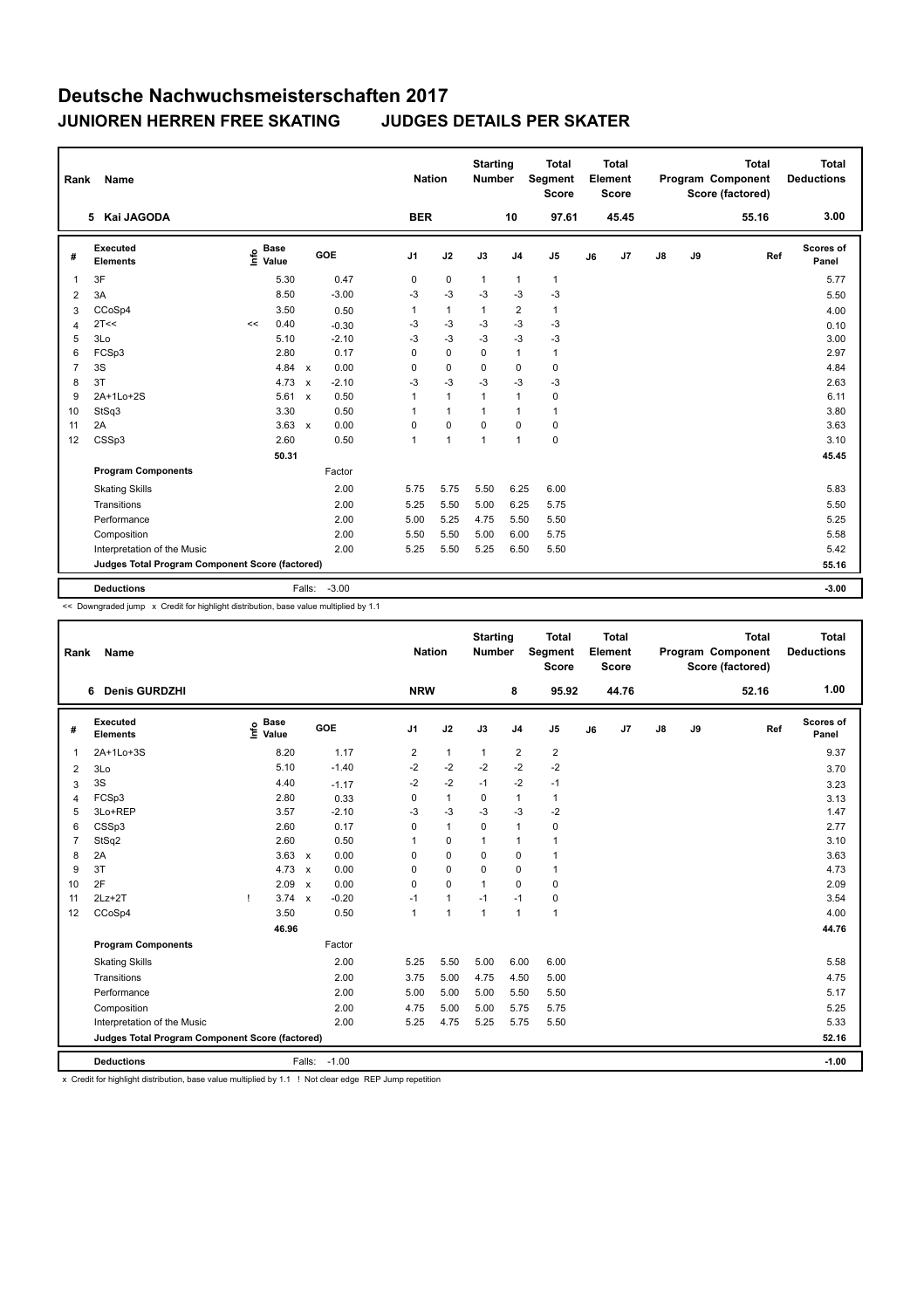| B-W<br>42.74<br>7 Jonathan HEß<br>1<br>94.24<br>51.50<br>Scores of<br><b>Executed</b><br><b>Base</b><br>e Base<br>⊆ Value<br><b>GOE</b><br>J <sub>1</sub><br>J2<br>J3<br>$\mathsf{J}8$<br>J9<br>J <sub>4</sub><br>J <sub>5</sub><br>J7<br>Ref<br>#<br>J6<br><b>Elements</b><br>Panel<br>5.60<br>0.70<br>$3T+2T$<br>$\mathbf{1}$<br>$\mathbf{1}$<br>$\mathbf{1}$<br>$\mathbf{1}$<br>$\mathbf{1}$<br>1<br>$\mathbf 0$<br>2.10<br>0.00<br>0<br>0<br>0<br>$\mathbf{1}$<br>$\overline{2}$<br>2Lz<br>$-2$<br>$-2$<br>3Lo<br>5.10<br>$-2$<br>$-3$<br>$-2$<br>$-1.40$<br>3<br>2A+1Lo+2S<br>5.10<br>0<br>$\mathbf 0$<br>$\mathbf 0$<br>$\mathbf 0$<br>$\pmb{0}$<br>0.00<br>$\overline{4}$<br>0.17<br>5<br>FCSp3<br>2.80<br>$\mathbf 0$<br>$\mathbf{1}$<br>0<br>$\mathbf{1}$<br>$-1$ | <b>Total</b><br><b>Deductions</b> |
|----------------------------------------------------------------------------------------------------------------------------------------------------------------------------------------------------------------------------------------------------------------------------------------------------------------------------------------------------------------------------------------------------------------------------------------------------------------------------------------------------------------------------------------------------------------------------------------------------------------------------------------------------------------------------------------------------------------------------------------------------------------------------|-----------------------------------|
|                                                                                                                                                                                                                                                                                                                                                                                                                                                                                                                                                                                                                                                                                                                                                                            | 0.00                              |
|                                                                                                                                                                                                                                                                                                                                                                                                                                                                                                                                                                                                                                                                                                                                                                            |                                   |
|                                                                                                                                                                                                                                                                                                                                                                                                                                                                                                                                                                                                                                                                                                                                                                            | 6.30                              |
|                                                                                                                                                                                                                                                                                                                                                                                                                                                                                                                                                                                                                                                                                                                                                                            | 2.10                              |
|                                                                                                                                                                                                                                                                                                                                                                                                                                                                                                                                                                                                                                                                                                                                                                            | 3.70                              |
|                                                                                                                                                                                                                                                                                                                                                                                                                                                                                                                                                                                                                                                                                                                                                                            | 5.10                              |
|                                                                                                                                                                                                                                                                                                                                                                                                                                                                                                                                                                                                                                                                                                                                                                            | 2.97                              |
| $2F+2T$<br>3.20<br>0.30<br>$\mathbf{1}$<br>6<br>$\mathbf{1}$<br>$\Omega$<br>$\mathbf{1}$<br>$\mathbf{1}$                                                                                                                                                                                                                                                                                                                                                                                                                                                                                                                                                                                                                                                                   | 3.50                              |
| 3S<br>$-2$<br>$\overline{7}$<br>4.84<br>$-0.70$<br>$-1$<br>$-1$<br>$-1$<br>$-1$<br>$\mathsf{x}$                                                                                                                                                                                                                                                                                                                                                                                                                                                                                                                                                                                                                                                                            | 4.14                              |
| $2T^*$<br>$\star$<br>0.00 x<br>0.00<br>8<br>$\sim$<br>٠<br>$\overline{\phantom{a}}$<br>$\overline{a}$<br>$\overline{\phantom{a}}$                                                                                                                                                                                                                                                                                                                                                                                                                                                                                                                                                                                                                                          | 0.00                              |
| CSSp4<br>3.00<br>0.50<br>9<br>$\mathbf{1}$<br>$\pmb{0}$<br>1<br>1<br>$\mathbf{1}$                                                                                                                                                                                                                                                                                                                                                                                                                                                                                                                                                                                                                                                                                          | 3.50                              |
| $\mathbf 0$<br>StSq3<br>3.30<br>0.00<br>0<br>$\Omega$<br>$-1$<br>0<br>10                                                                                                                                                                                                                                                                                                                                                                                                                                                                                                                                                                                                                                                                                                   | 3.30                              |
| 2A<br>0.50<br>$\overline{2}$<br>3.63<br>$\mathbf{1}$<br>$\overline{1}$<br>$\mathbf{1}$<br>$\mathbf{1}$<br>11<br>$\mathsf{x}$                                                                                                                                                                                                                                                                                                                                                                                                                                                                                                                                                                                                                                               | 4.13                              |
| CCoSp4<br>0.50<br>$\mathbf{1}$<br>12<br>3.50<br>$\mathbf{1}$<br>$\overline{1}$<br>$\mathbf{1}$<br>$\mathbf{1}$                                                                                                                                                                                                                                                                                                                                                                                                                                                                                                                                                                                                                                                             | 4.00                              |
| 42.17                                                                                                                                                                                                                                                                                                                                                                                                                                                                                                                                                                                                                                                                                                                                                                      | 42.74                             |
| <b>Program Components</b><br>Factor                                                                                                                                                                                                                                                                                                                                                                                                                                                                                                                                                                                                                                                                                                                                        |                                   |
| 2.00<br>5.25<br>5.00<br>5.00<br><b>Skating Skills</b><br>5.50<br>5.50                                                                                                                                                                                                                                                                                                                                                                                                                                                                                                                                                                                                                                                                                                      | 5.25                              |
| 5.00<br>5.25<br>2.00<br>5.25<br>4.75<br>5.00<br>Transitions                                                                                                                                                                                                                                                                                                                                                                                                                                                                                                                                                                                                                                                                                                                | 5.08                              |
| Performance<br>2.00<br>5.25<br>4.50<br>5.25<br>5.25<br>5.00                                                                                                                                                                                                                                                                                                                                                                                                                                                                                                                                                                                                                                                                                                                | 5.17                              |
| Composition<br>2.00<br>5.25<br>5.50<br>5.00<br>5.00<br>5.00                                                                                                                                                                                                                                                                                                                                                                                                                                                                                                                                                                                                                                                                                                                | 5.08                              |
| Interpretation of the Music<br>2.00<br>5.00<br>5.25<br>5.25<br>4.75<br>5.50                                                                                                                                                                                                                                                                                                                                                                                                                                                                                                                                                                                                                                                                                                | 5.17                              |
| Judges Total Program Component Score (factored)                                                                                                                                                                                                                                                                                                                                                                                                                                                                                                                                                                                                                                                                                                                            | 51.50                             |
| <b>Deductions</b>                                                                                                                                                                                                                                                                                                                                                                                                                                                                                                                                                                                                                                                                                                                                                          | 0.00                              |

\* Invalid element x Credit for highlight distribution, base value multiplied by 1.1

| Name                           |                                             |                           |                                                                                                       |                                                                   |             |                                     |                | <b>Total</b><br><b>Score</b>             |                                                         | <b>Total</b> |                         |    | <b>Total</b> | <b>Total</b><br><b>Deductions</b>            |
|--------------------------------|---------------------------------------------|---------------------------|-------------------------------------------------------------------------------------------------------|-------------------------------------------------------------------|-------------|-------------------------------------|----------------|------------------------------------------|---------------------------------------------------------|--------------|-------------------------|----|--------------|----------------------------------------------|
| 8<br><b>Niclas Joshua RUST</b> |                                             |                           |                                                                                                       |                                                                   |             |                                     | 4              | 83.49                                    |                                                         | 37.01        |                         |    | 46.48        | 0.00                                         |
| Executed<br><b>Elements</b>    | <b>Base</b><br>e <sup>Base</sup><br>⊆ Value |                           |                                                                                                       | J1                                                                | J2          | J3                                  | J <sub>4</sub> | J <sub>5</sub>                           | J6                                                      | J7           | J8                      | J9 |              | <b>Scores of</b><br>Panel                    |
| $3Lo+1T$                       |                                             |                           | $-1.40$                                                                                               | $-2$                                                              | $-1$        | $-2$                                | $-2$           | $-2$                                     |                                                         |              |                         |    |              | 4.10                                         |
| 2Lz+1Lo+2S                     |                                             |                           | 0.00                                                                                                  | 0                                                                 | $\mathbf 0$ | 0                                   | 0              | $\mathbf 0$                              |                                                         |              |                         |    |              | 3.90                                         |
| $3S+2T$                        |                                             |                           | 0.00                                                                                                  | 0                                                                 | $\mathbf 0$ | $-1$                                | 0              | 0                                        |                                                         |              |                         |    |              | 5.70                                         |
| CSSp4                          |                                             |                           | 0.00                                                                                                  | 0                                                                 | $\mathbf 0$ | 0                                   | 1              | $\mathbf 0$                              |                                                         |              |                         |    |              | 3.00                                         |
| 3Lo                            |                                             |                           | $-0.70$                                                                                               | $-1$                                                              | $-1$        | $-2$                                | $-1$           | $-1$                                     |                                                         |              |                         |    |              | 4.40                                         |
| 3S<                            | $\prec$                                     | $\mathsf{x}$              | $-1.17$                                                                                               | $-2$                                                              | $-1$        | $-2$                                | $-1$           | $-2$                                     |                                                         |              |                         |    |              | 2.24                                         |
| FCSp3                          |                                             |                           | 0.00                                                                                                  | 0                                                                 | $\mathbf 0$ | $-1$                                | 0              | 0                                        |                                                         |              |                         |    |              | 2.80                                         |
| StSq3                          |                                             |                           | 0.00                                                                                                  | 0                                                                 | $\mathbf 0$ | $\Omega$                            | $\Omega$       | $-1$                                     |                                                         |              |                         |    |              | 3.30                                         |
| 2A                             |                                             | $\mathbf{x}$              | $-0.50$                                                                                               | 0                                                                 | $-1$        | $-1$                                | $-1$           | $-1$                                     |                                                         |              |                         |    |              | 3.13                                         |
| 1A                             |                                             | $\boldsymbol{\mathsf{x}}$ |                                                                                                       |                                                                   |             |                                     |                |                                          |                                                         |              |                         |    |              | 0.81                                         |
| 1Lz                            |                                             | $\mathsf{x}$              | $-0.03$                                                                                               | $-2$                                                              | $\pmb{0}$   | $-1$                                | 0              | 0                                        |                                                         |              |                         |    |              | 0.63                                         |
| CCoSp3                         |                                             |                           | 0.00                                                                                                  | 0                                                                 | $\mathbf 0$ | 0                                   | $\Omega$       | $\mathbf 0$                              |                                                         |              |                         |    |              | 3.00                                         |
|                                |                                             |                           |                                                                                                       |                                                                   |             |                                     |                |                                          |                                                         |              |                         |    |              | 37.01                                        |
| <b>Program Components</b>      |                                             |                           | Factor                                                                                                |                                                                   |             |                                     |                |                                          |                                                         |              |                         |    |              |                                              |
| <b>Skating Skills</b>          |                                             |                           | 2.00                                                                                                  | 4.75                                                              | 4.75        | 4.50                                |                | 5.00                                     |                                                         |              |                         |    |              | 4.75                                         |
| Transitions                    |                                             |                           | 2.00                                                                                                  | 4.25                                                              | 4.75        | 4.25                                |                | 4.50                                     |                                                         |              |                         |    |              | 4.50                                         |
| Performance                    |                                             |                           | 2.00                                                                                                  | 4.50                                                              | 4.50        | 4.50                                |                | 4.75                                     |                                                         |              |                         |    |              | 4.58                                         |
| Composition                    |                                             |                           | 2.00                                                                                                  | 4.25                                                              | 4.75        | 4.75                                |                | 5.00                                     |                                                         |              |                         |    |              | 4.83                                         |
| Interpretation of the Music    |                                             |                           | 2.00                                                                                                  | 4.25                                                              | 4.50        | 4.50                                |                | 4.75                                     |                                                         |              |                         |    |              | 4.58                                         |
|                                |                                             |                           |                                                                                                       |                                                                   |             |                                     |                |                                          |                                                         |              |                         |    |              | 46.48                                        |
|                                |                                             |                           |                                                                                                       |                                                                   |             |                                     |                |                                          |                                                         |              |                         |    |              | 0.00                                         |
|                                | Rank<br><b>Deductions</b>                   |                           | 5.50<br>3.90<br>5.70<br>3.00<br>5.10<br>3.41<br>2.80<br>3.30<br>3.63<br>1.21<br>0.66<br>3.00<br>41.21 | GOE<br>$-0.40$<br>Judges Total Program Component Score (factored) | $-2$        | <b>Nation</b><br><b>BER</b><br>$-3$ | $-2$           | <b>Starting</b><br><b>Number</b><br>$-2$ | Segment<br>$-2$<br>4.75<br>5.00<br>5.00<br>5.25<br>4.75 |              | Element<br><b>Score</b> |    |              | Program Component<br>Score (factored)<br>Ref |

< Under-rotated jump x Credit for highlight distribution, base value multiplied by 1.1